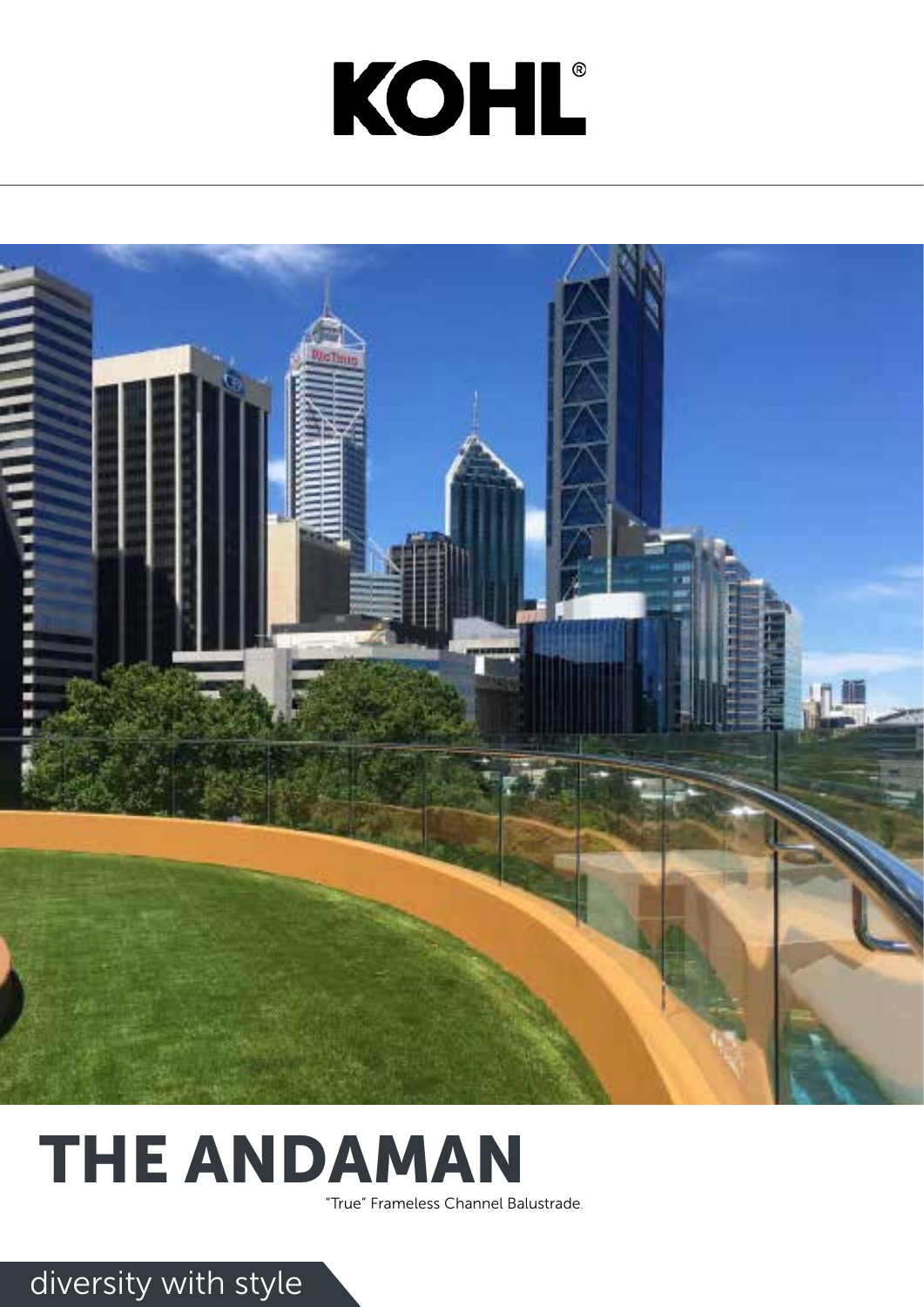Provide the perfect balance between strength and clarity for your stairway or balcony with this truly frameless system that pushes the laws of contemporary balustrade design.

The Andaman consists of a highly structural, sleek aluminium channel that supports unobstructed glass.



Side Mounted Top Mounted Top Mounted









![](_page_1_Picture_9.jpeg)

횐

## THE ANDAMAN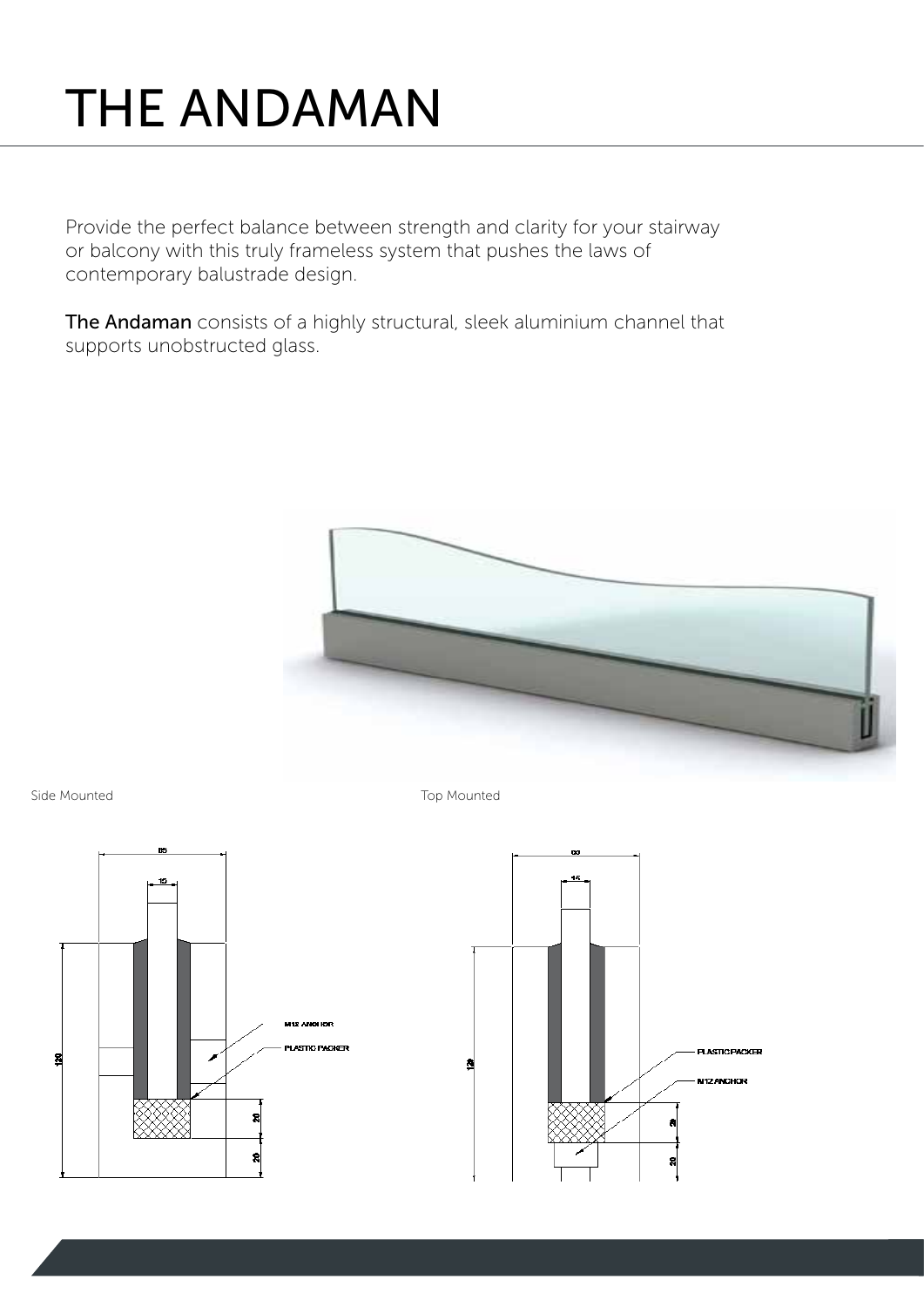#### Sleek Features

Frameless balustrade: 12mm glass, above or below ground level Channel setting, with grout or rubber concealed fixings.

#### Customise to suit your project

Handrail type, channel type and finish, system width and glass type.

![](_page_2_Picture_5.jpeg)

#### Exceptional Safety Rating

Cyclone rated: Engineered to Terrain 2, wind region D and Exceeds Australian Building standards and BCA requirements.

![](_page_2_Picture_10.jpeg)

![](_page_2_Picture_11.jpeg)

![](_page_2_Picture_12.jpeg)

![](_page_2_Picture_13.jpeg)

## KOHL

#### Complete Single System

Engineered to any design requirements: Concealed fixings and discreet channel creates a subtle yet strong design.